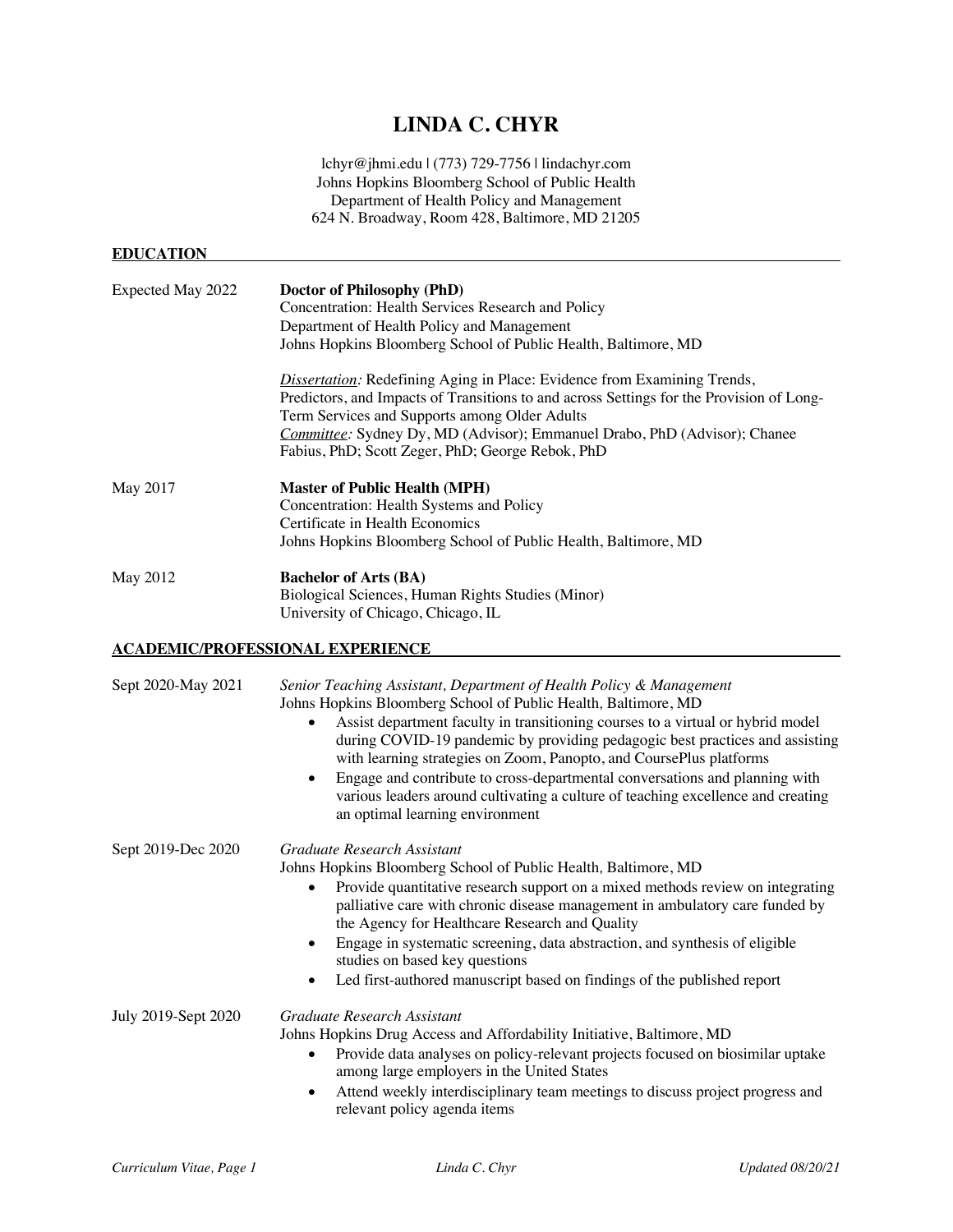| Dec 2017-Aug 2018   | Consultant<br>Monument Analytics, Baltimore, MD<br>Provide research assistance in the development of written proposals, analyses,<br>$\bullet$<br>reports accompanying deliverables for clients<br>Engage client via calls and webinars through remote access<br>$\bullet$<br>Design and conduct interpretation and delivery of health economic analyses<br>$\bullet$<br>such as economic calculators and cost-effectiveness models<br>Design, conduct, interpret, and deliver analyses based on literature reviews and<br>$\bullet$<br>evidence syntheses of the peer reviewed and grey literature                                                                                                                                                                                                                                                                                                        |
|---------------------|------------------------------------------------------------------------------------------------------------------------------------------------------------------------------------------------------------------------------------------------------------------------------------------------------------------------------------------------------------------------------------------------------------------------------------------------------------------------------------------------------------------------------------------------------------------------------------------------------------------------------------------------------------------------------------------------------------------------------------------------------------------------------------------------------------------------------------------------------------------------------------------------------------|
| Sept 2017-May 2018  | Health Policy Analyst, Office of Health Services<br>Maryland Department of Health, Baltimore, MD<br>Address high priority Medicaid programs by providing evaluation, analysis, and<br>$\bullet$<br>research of health care services and policies within the Policy and Compliance<br>Administration<br>Oversee Maryland Medicaid Telehealth Program by updating regulations based<br>$\bullet$<br>on policy changes, registering and validating providers, and drafting data reports<br>and evaluations for program legislation<br>Support the investigation of fraud, waste, and abuse by providers through in-<br>$\bullet$<br>depth evaluation of system reports<br>Assist in other projects on an ad hoc basis including regulation updates,<br>$\bullet$<br>processing provider/participant appeals, and monitoring tasks and<br>implementation of Maryland Medicaid's new provider enrollment portal |
| Sept 2012- Jun 2016 | Lead Research Coordinator, Comprehensive Care Program Study<br>University of Chicago Medicine, Chicago, IL<br>Manage a randomized clinical trial funded by the Center for Medicare &<br>$\bullet$<br>Medicaid Innovation (CMMI) evaluating an innovative care delivery model for<br>patients at increased risk of hospitalization<br>Supervise daily research activities, including consenting and interviewing<br>٠<br>patients, in inpatient and outpatient settings<br>Assist Principal Investigators and Senior Research Coordinator with program<br>$\bullet$<br>reporting, including budget forecast and milestone progress, on a quarterly basis<br>to CMMI                                                                                                                                                                                                                                         |

## **PUBLICATIONS**

#### *Peer-reviewed*

- 1. **Chyr LC**, DeGroot L [co first-authors], Waldfogel JM, Hannum S, Sloan DH, Cotter VT, Zhang A, Heughan J, Wilson R, Robinson KA, Dy SM. Mixed Methods Review and Meta-Analysis of Implementation and Effectiveness of Integrating Palliative Care into Ambulatory Care of Non-Cancer Serious Chronic Illness. The Annals of Family Medicine. In Press.
- 2. **Chyr LC**, Drabo EF, Fabius CD. Patterns and Predictors of Transitions Across Residential Care Settings and Nursing Homes Among Community-Dwelling Older Adults in the United States. *Gerontologist*. 2020;60(8):1495-1503. doi:10.1093/geront/gnaa070
- 3. Sloan DH, Hannum S, DeGroot L, Dy SM, Waldfogel JM, **Chyr LC**, Heughan J, Zhang A, Wilson R, Yuan C, Wu DS, Robinson KA, Cotter VT. A Mixed Method Systematic Review [published online ahead of print, 2021 Feb 15]. Am J Hosp Palliat Care. 2021;1049909121995416. doi:10.1177/1049909121995416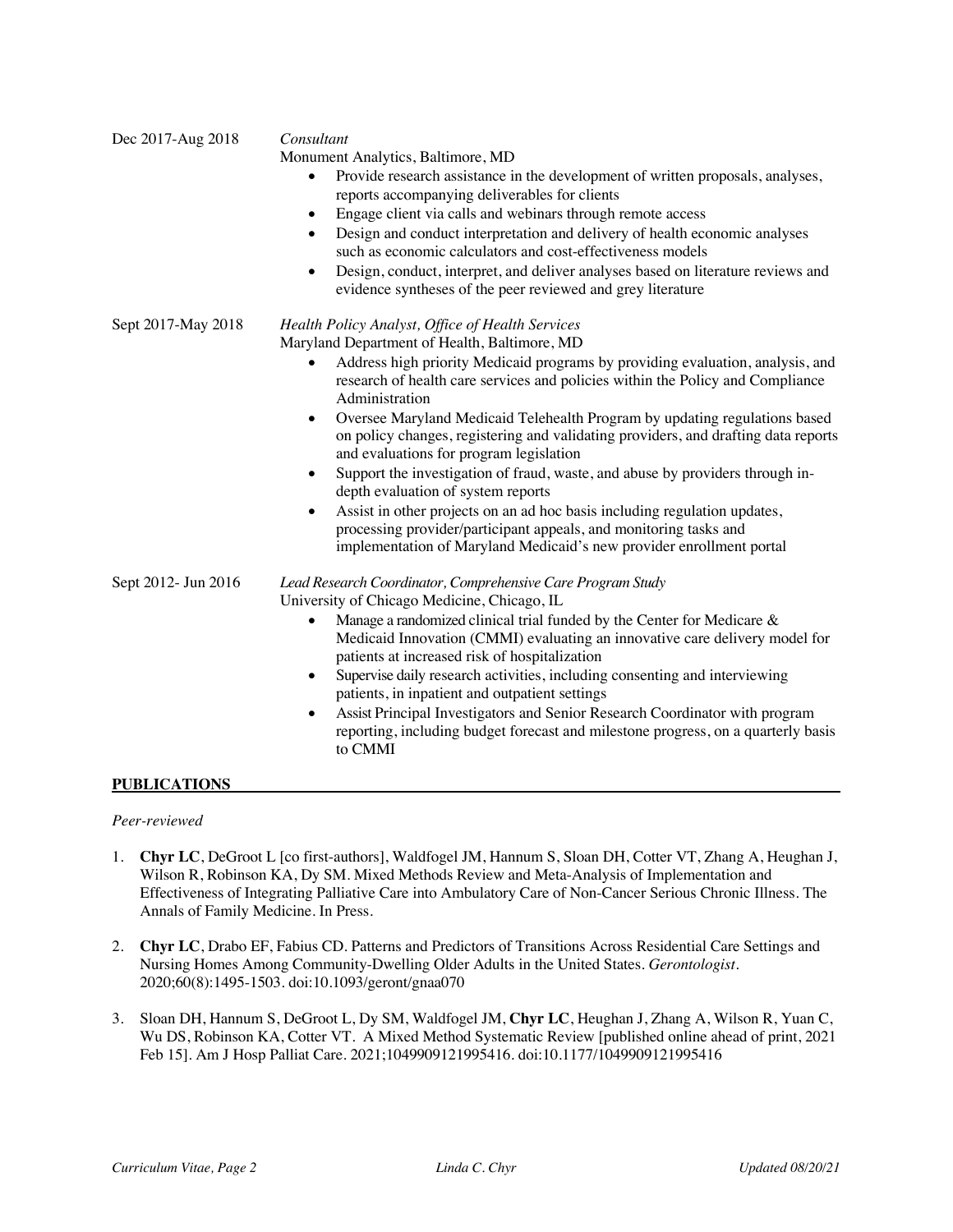- 4. Sanghavi K, Moses I, Moses D, Gordon A, **Chyr L**, Bodurtha J. Family health history and genetic services-the East Baltimore community stakeholder interview project. J Community Genet. 2019;10(2):219-227. doi:10.1007/s12687-018-0379-z
- 5. Clarke AR, Goddu AP, Nocon RS, Stock NW, **Chyr LC,** Akuoko JA, Chin MH. Thirty years of disparities intervention research: what are we doing to close racial and ethnic gaps in health care?. Med Care. 2013;51(11):1020-1026. doi:10.1097/MLR.0b013e3182a97ba31020-1026

## *Non-peer reviewed reports*

- 1. Dy SM, Waldfogel JM, Sloan DH, Cotter V, Hannum S, Heughan J, **Chyr L**, DeGroot L, Wilson R, Zhang A, Mahabare D, Wu DS, Robinson KA. Integrating Palliative Care in Ambulatory Care of Noncancer Serious Chronic Illness. Comparative Effectiveness Review No. 237. (Prepared by the Johns Hopkins University Evidence-based Practice Center under Contract No. 290-2015-00006-I.) AHRQ Publication No. 21-EHC002. Rockville, MD: Agency for Healthcare Research and Quality; February 2021. DOI: https://doi.org/10.23970/AHRQEPCCER237.
- 2. Socal M, Ballreich J, **Chyr L**, Anderson G. Biosimilar Medications: Savings Opportunities for Large Employers. Report prepared for The ERISA Industry Committee, May 2020 Available at: https://www.eric.org/wp-content/uploads/2020/03/JHU-Savings-Opportunities-for-Large-Employers.pdf

## **PRESENTATIONS**

- 1. Alder S, Li T, Callen E, **Chyr LC**, Drabo EF. Economic Value of Introducing the mRNA BNT162b2 and ChAdOx1 nCov-19 Vaccines in COVAX Advance Market Commitment Countries to address the COVID-19 pandemic: A Cost-Effectiveness Analysis and Budget Impact Analysis. Society of Medical Decision Making (SMDM) Annual Meeting, Virtual. (Expected October 2021).
- 2. **Chyr LC,** Wolff JL, Zissimopoulos JM, Drabo EF. *Analysis of Concordance between Two Survey-Based Measures of Dementia Collected in the National Health and Aging Trends Study*. AcademyHealth Annual Research Meeting, Virtual. (June 2021).
- 3. **Chyr LC,** Fabius CD, Drabo EF. *Patterns and Predictors of Residential Care Transitions Over Time Among Medicare Beneficiaries*. Gerontological Society of America Annual Scientific Meeting, Virtual. (November 2020).
- 4. **Chyr LC,** Drabo EF, Fabius CD. *Patterns and Predictors of Transitions across Residential Care Settings Among Community-Dwelling Older Adults in the United States*. AcademyHealth Annual Research Meeting, Virtual. (July 2020).
- 5. **Chyr LC**, Yapici HO, Padula WV. Cost-effectiveness of donepezil in the treatment of patients with Alzheimer's disease: An update. *Value in Health*. 2018;21: S206. The Professional Society for Health Economics and Outcomes Research (ISPOR) Annual Meeting, Baltimore, MD. (March 2018).
- 6. Meltzer D, **Chyr L**, Coltri A, Flores A. Patient Recruitment Experience for Randomized Clinical Trial Evaluating Continuity of Care for Patients at Increased Risk for Hospitalization**.** Society of Hospital Medicine Annual Meeting, San Diego, CA. (March 2016).
- 7. Meltzer D, **Chyr L**, Coltri A, Flores A, Meltzer D. Evaluating How Patient Satisfaction Affects Patient's Willingness to Change Their Primary Care Physicians. Society of Hospital Medicine Annual Meeting, National Harbor, MD. (March 2015).